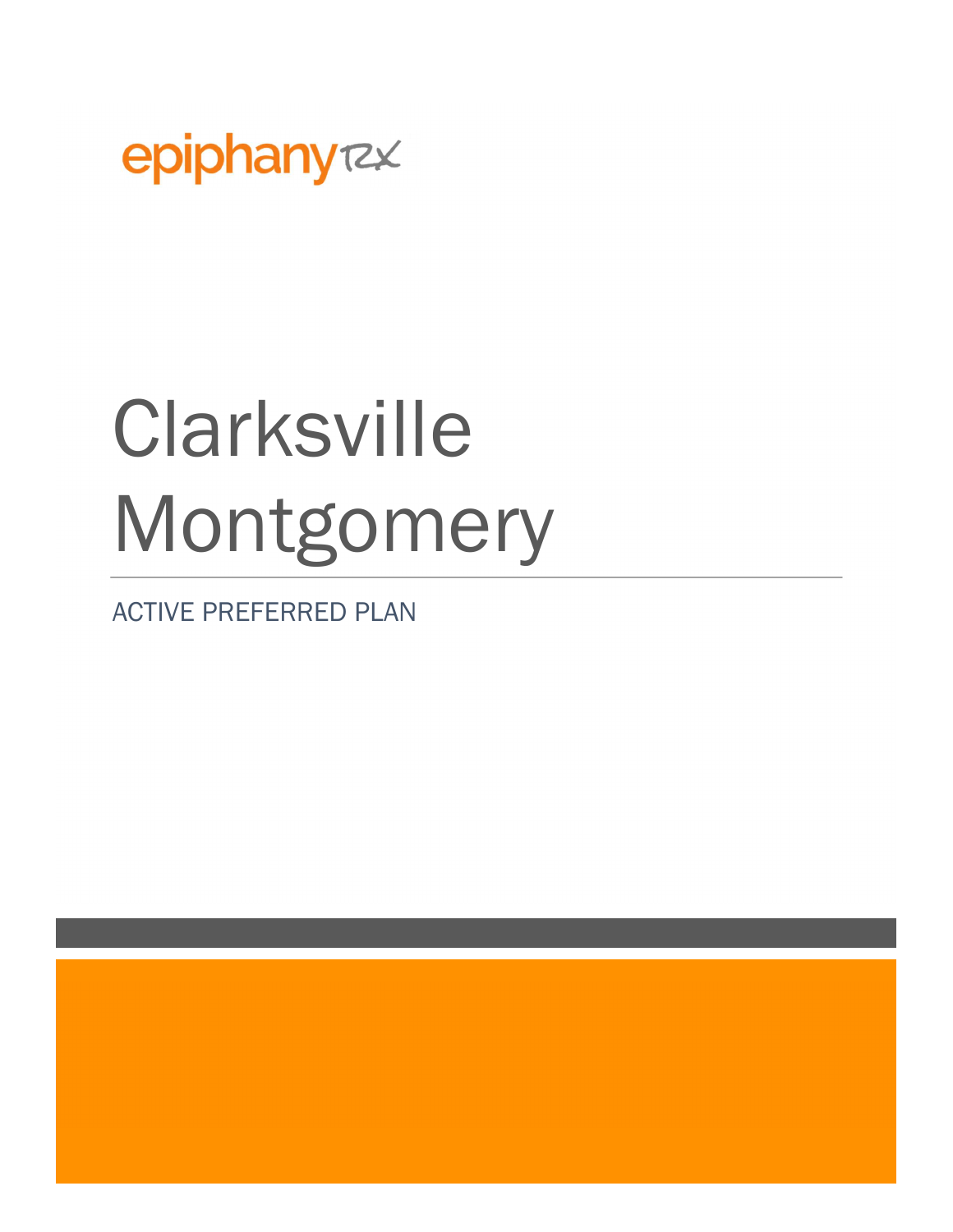### Prescription Drug Benefits

The Plan's prescription drug benefits are administered by EpiphanyRx.

#### Prescription Drug Covered Expenses

Covered prescription drugs include drugs approved by the Food and Drug Administration (FDA) and that are required to be labeled, "Caution – Federal Law prohibits dispensing without a prescription", insulin and some diabetic supplies when prescribed by a physician or other authorized licensed health professional and dispensed by a licensed pharmacist. This excludes "over-the-counter" medications unless coverage is required by the Affordable Care Act (ACA).

Some FDA-approved drugs may not be covered by the plan if they have over-the-counter (OTC) equivalents or provide low-value as compared to other drugs available on the plan's formulary. The formulary can be found at https://www.epiphanyrx.com/resources/members/ and is updated from time-to-time.

Prescription drug services, supplies, and medications not covered under the Plan include:

- Drugs not approved by the U.S. Food and Drug Administration (FDA), which may also include off-label use (meaning drugs that may be prescribed, but are not approved for that condition or age group);
- Drugs available without a prescription;
- Drugs labeled "Caution: Limited by federal law to investigational use";
- Any drug being used for cosmetic purposes, including those for hair growth;
- Medical devices or appliances;
- Prescription drugs not covered by a current prescription order;
- Drugs not listed on the Plan's Formulary;
- Any compounded drugs that contain products excluded by the Plan;
- Drugs of unproven clinical efficacy and/or value;
- Drugs that have less expensive, but clinically equivalent alternatives.
- Products for nutritional support, unless required for coverage by the Affordable Care Act
- Products recently approved by the FDA may not be covered upon release to the market
- Coverage may be changed and/or the amount you pay may vary based on the condition being treated

#### Pharmacy Network

Your prescription drug coverage has a retail pharmacy, specialty pharmacy, and a mail order component. Prescriptions must be obtained through an EpiphanyRx contracted network pharmacy. You will be responsible for 100% of the drug costs if prescriptions are obtained at out-of-network pharmacies. To identify an in-network pharmacy or enroll in the mail order service, go to https://www.epiphanyrx.com/resources/members/.

Specialty prescriptions must be obtained through AcariaHealth. In rare instances you may be required to use a different specialty pharmacy for limited distribution medications that are available only through select pharmacies. In those cases, you must use a pharmacy in the EpiphanyRx specialty pharmacy network. You will be responsible for 100% of the drug costs if prescriptions are obtained at out-ofnetwork pharmacies. Please call EpiphanyRx at 844-820-3260 if you have any questions about where to obtain your medications.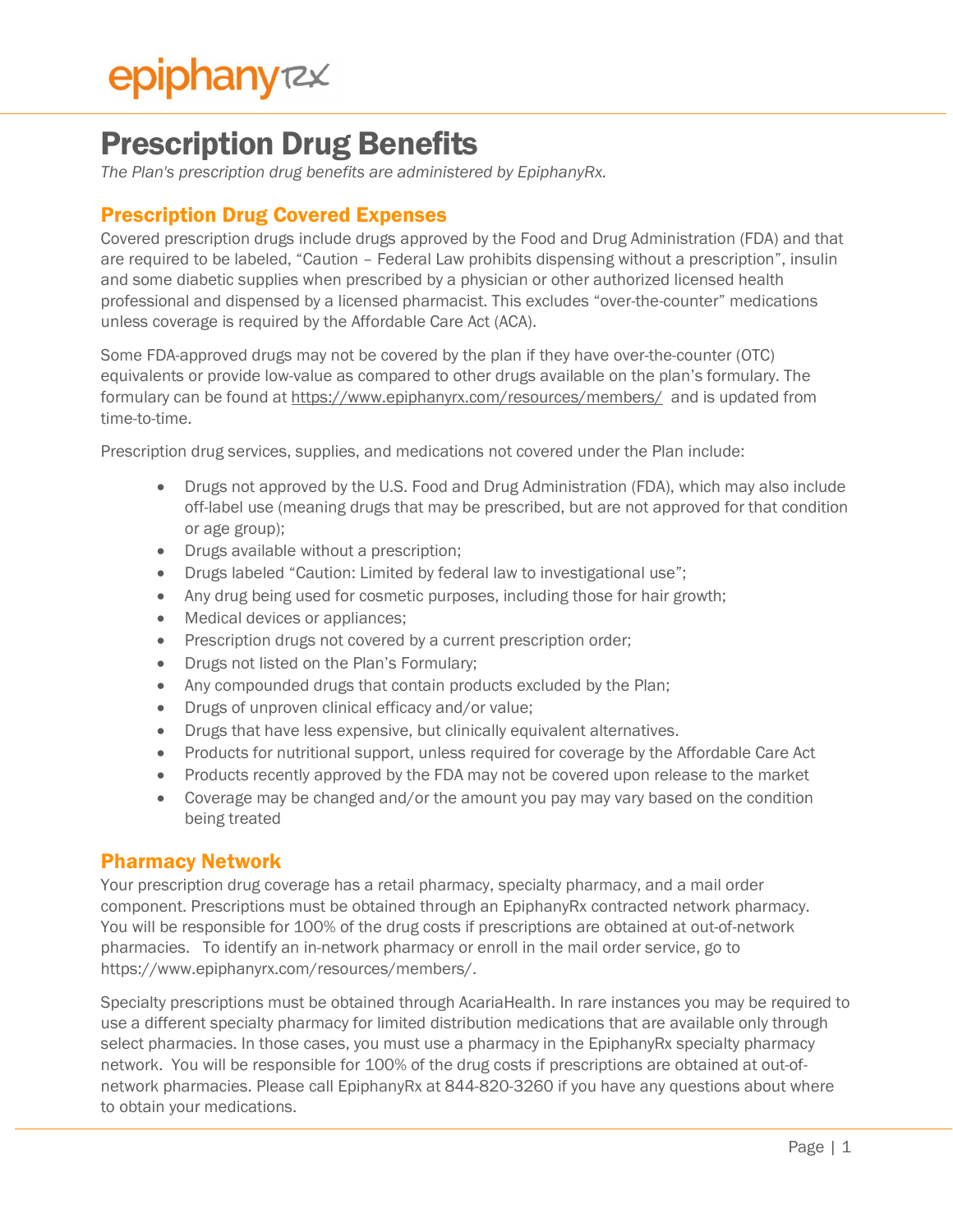### epiphany<sub>72</sub>

#### The Amount You Will Pay for Prescription Drug Coverage

Benefits are provided for the payment of the prescription charge, less the amount you pay, according your benefit design, for each prescription order or refill. You will NEVER pay more than the cost of the drug. The amount you pay for each prescription order or refill will be determined based on the applicable "tier" (or level) of the drug, and the day supply of the drug. Refills of prescriptions are allowed after 75% of the previous prescription has been used (e.g., 23 days in a 30-day supply).

If the drug has copay assistance available, the amount you pay for select medications may be set to the maximum of the current benefit design or the amount determined by the manufacturer-funded copay assistance program. Once copay assistance is exhausted, the amount you pay will be no more than your benefit design. Dollars used from copay assistance programs will not be considered member out of pocket costs and will not count toward your deductible and/or out-of-pocket maximums. Your monthly contribution includes the cost of access to copay assistance services.

Drugs are classified in tiers generally by their cost to the plan, with Tier 1 drugs having the lowest cost to the plan and Tier 3 having the highest cost to the plan. To determine the Tier in which a drug is classified by your plan, log into https://www.epiphanyrx.com/resources/members/. The Tier drug classifications are updated periodically.

| <b>Deductible</b>                                                          | <b>Deductible Type</b>                                                                                                                                     | <b>Individual</b> | <b>Family</b> |
|----------------------------------------------------------------------------|------------------------------------------------------------------------------------------------------------------------------------------------------------|-------------------|---------------|
| You pay 100% of the drug cost<br>up to the amounts listed to the<br>right. | Your deductible is set at an individual<br>level, meaning your post-deductible<br>copays/coinsurance will apply if you<br>meet your individual deductible. | \$75              | N/A           |

| <b>Non-Maintenance prescription</b><br>drugs | THE AMOUNT YOU PAY AT AN<br><b>IN-NETWORK PHARMACY</b><br><b>AFTER DEDUCTIBLE</b> | THE AMOUNT YOU PAY AT AN<br><b>OUT-OF-NETWORK PHARMACY</b><br><b>AFTER DEDUCTIBLE</b> |
|----------------------------------------------|-----------------------------------------------------------------------------------|---------------------------------------------------------------------------------------|
| Tier 1 drugs                                 | \$0 copayment                                                                     | 100%                                                                                  |
| Tier 2 drugs                                 | 10% copayment                                                                     | 100%                                                                                  |
| Tier 3 drugs                                 | 20% copayment                                                                     | 100%                                                                                  |
| <b>Maximum Day Supply</b>                    | 30 Days                                                                           | N/A                                                                                   |

| <b>Maintenance prescription drugs</b> | THE AMOUNT YOU PAY AT AN<br><b>IN-NETWORK PHARMACY</b><br><b>AFTER DEDUCTIBLE</b> | THE AMOUNT YOU PAY AT AN<br><b>OUT-OF-NETWORK PHARMACY</b> |
|---------------------------------------|-----------------------------------------------------------------------------------|------------------------------------------------------------|
| Tier 1 drugs                          | \$0 copayment                                                                     | 100%                                                       |
| Tier 2 drugs                          | 6% copayment                                                                      | 100%                                                       |
| Tier 3 drugs                          | 13% copayment                                                                     | 100%                                                       |
| <b>Maximum Day Supply</b>             | 90 Days                                                                           | N/A                                                        |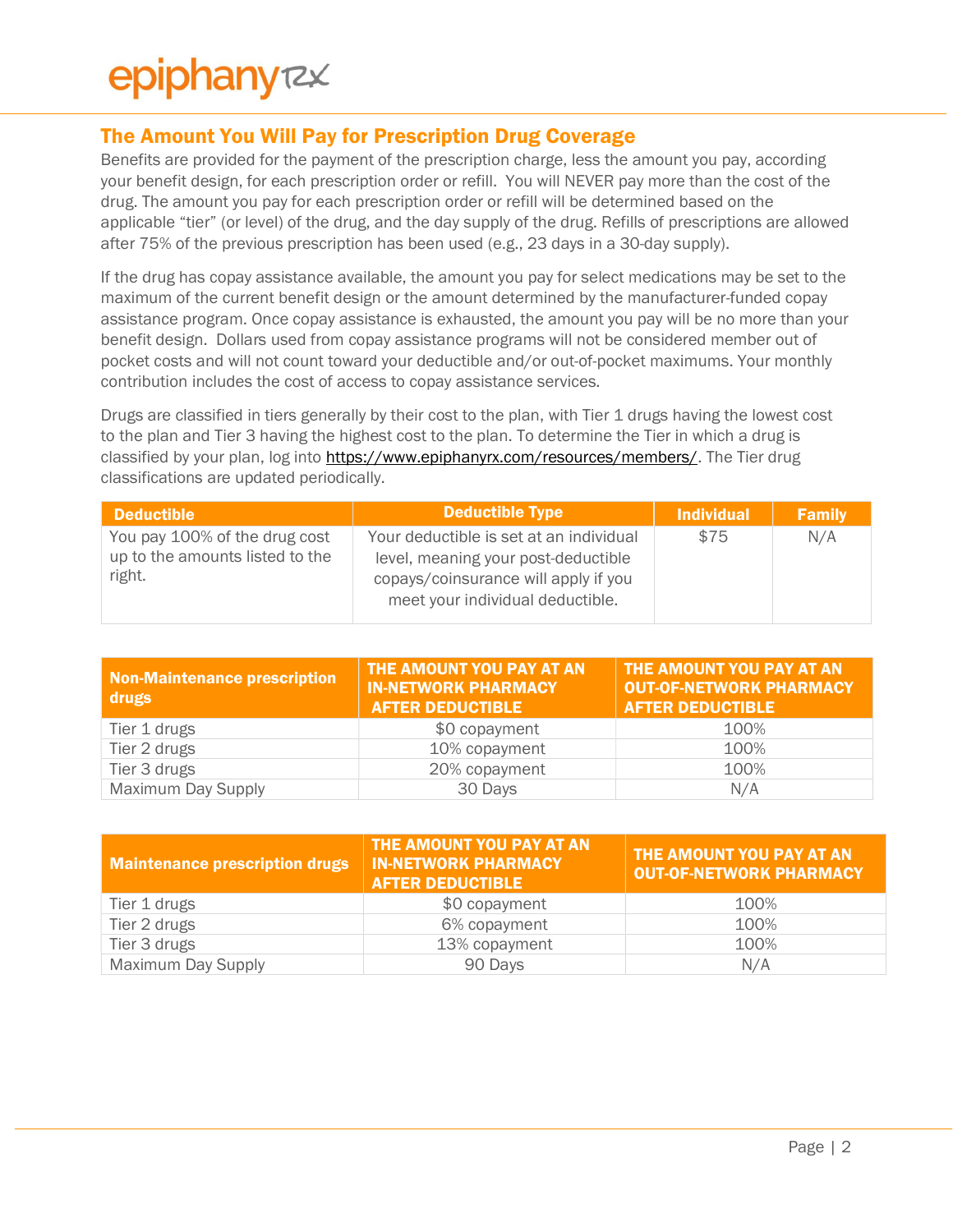| <b>Out-of-Pocket Maximum</b>                                                                                                                                                         | <b>Out-of-Pocket Type</b>                                                                                                                                                              | <b>Individual</b> | <b>Family</b> |
|--------------------------------------------------------------------------------------------------------------------------------------------------------------------------------------|----------------------------------------------------------------------------------------------------------------------------------------------------------------------------------------|-------------------|---------------|
| Your out-of-pocket maximum is the<br>maximum amount you will pay in any<br>plan year. This means any copay or<br>coinsurance paid by you will apply to<br>your out of pocket maximum | Your out-of-pocket maximum is<br>set at an individual level, meaning<br>once you have met your individual<br>out-of-pocket maximum, you can<br>receive post out-of-pocket<br>benefits. | \$750             | N/A           |

If you paid cash for a drug, the amount you paid for drug may count toward the deductible and/or outof-pocket maximum amounts, if you paid the same or lower price as what the drug would have cost

through EpiphanyRx. For the amounts to be considered, you must submit the receipt using the Prescription Reimbursement Request Form. The form can be found at https://www.epiphanyrx.com/resources/members/.

#### Essential Health Benefits

The amount you pay for drugs designated as Essential Health Benefits counts toward your deductible and/or out-of-pocket maximum. Your plan covers select Non-Essential Health Benefits Drugs at the tiers outlined below. The amount you pay for Non-Essential Health Benefits Drugs will NOT count toward your deductible and/or out-of-pocket maximum.

| <b>Non-Essential Health Benefits</b> | THE AMOUNT YOU PAY AT AN   | THE AMOUNT YOU PAY AT AN       |
|--------------------------------------|----------------------------|--------------------------------|
| <b>Drugs</b>                         | <b>IN-NETWORK PHARMACY</b> | <b>OUT-OF-NETWORK PHARMACY</b> |
| Tier 1 drugs                         | 50% coinsurance            | 100%                           |
| Tier 2 drugs                         | 70% coinsurance            | 100%                           |
| Tier 3 drugs                         | 80% coinsurance            | 100%                           |
| Tier 4 drugs                         | 90% coinsurance            | 100%                           |
| <b>Maximum Day Supply</b>            | 30 Days                    | N/A                            |

#### Generic and Brand-Name Medications

Prescription drugs are dispensed under three names: the biosimilar name, generic name and the brand name. Biosimilar drugs are alternatives to brand specialty drugs and are almost an identical copy. A generic drug is chemically equivalent to a brand drug for which the patent has expired. By law, biosimilar, generic and brand name medications must meet the same standards for safety, purity, and effectiveness.

#### Maintenance Drug List (MDL)

Maintenance drugs are certain drugs taken on an ongoing basis (three months or more), such as those used to treat high blood pressure or high cholesterol. The Plan has established a list of maintenance drugs that are available up to a 90-day supply at a network retail pharmacy or as a 90-day supply at a network mail order pharmacy. A complete MDL list is available at:

https://www.epiphanyrx.com/resources/members/. This list is subject to change periodically.

#### Specialty medications

Specialty medications are drugs that are used to treat complex conditions, such as cancer, growth hormone deficiency, hemophilia, hepatitis C, immune deficiency, multiple sclerosis and rheumatoid arthritis.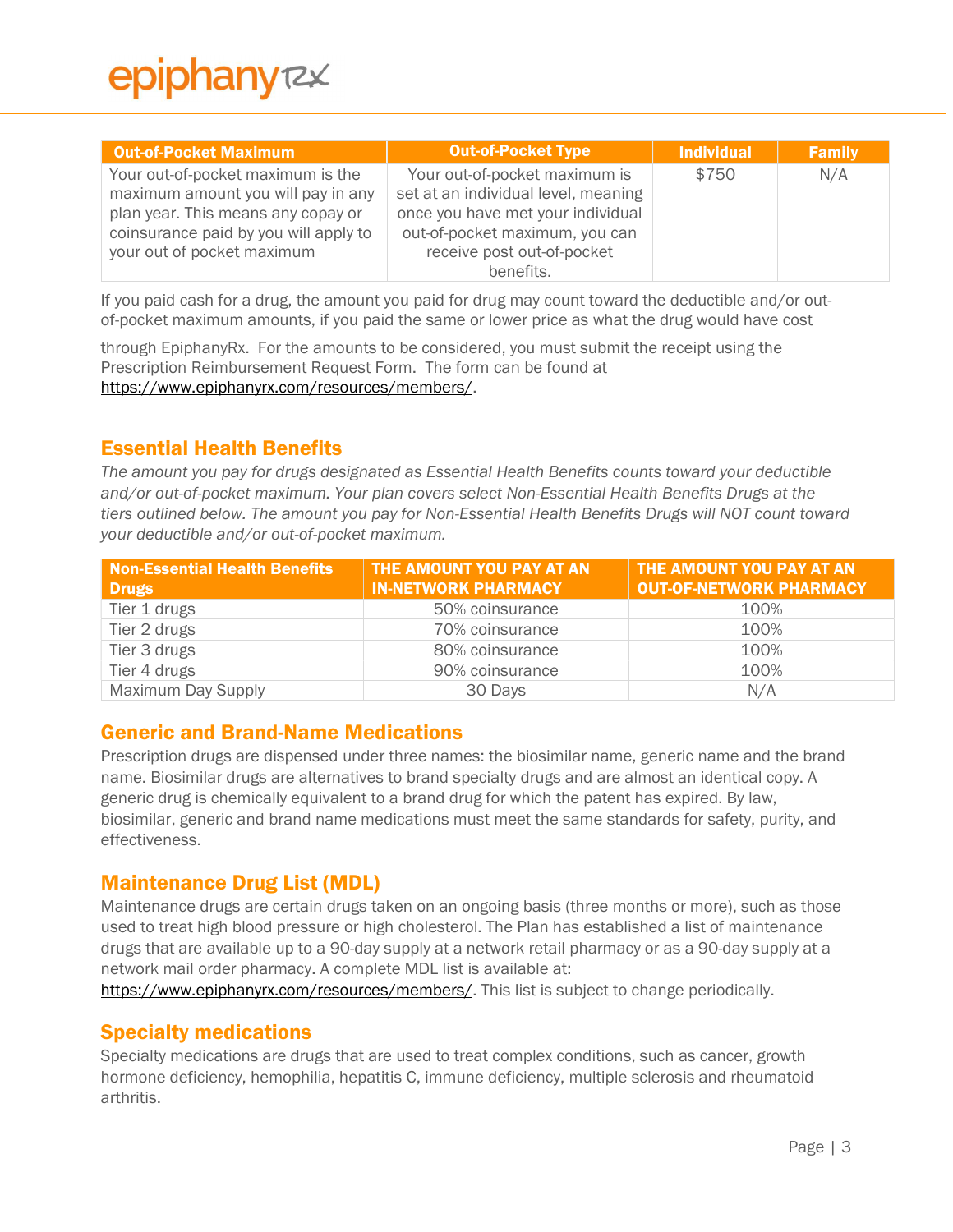## epiphany<sub>72</sub>

Not all specialty drugs are covered by the benefit, and some specialty drugs may be covered under the medical benefit. Select specialty medications, typically covered under the medical benefit, may be covered under the pharmacy benefit only. You may be required to obtain certain medications covered under the medical benefit at the most cost-effective site of care. Likewise, select medications that are administered by a health care professional may be required to be obtained through your pharmacy benefit.

Up to a 30-day supply of specialty drugs will be covered at a time. Specialty drugs are only available through the approved EpiphanyRx specialty pharmacy network. To obtain a specialty medication, contact AcariaHealth at 844-484-6926. This pharmacy is subject to change.

#### Diabetic Products

Select insulin products, needles, syringes, test strips and glucose meters (non-continuous monitoring) are the only diabetic supplies available as prescription drug benefits under the plan and you will be responsible for your cost share based on your benefit design. All diabetic supplies, including glucose monitors, have a separate copayment for each prescription order or refill.

#### Compound medications

Compound drugs are defined as a drug product made or modified to have characteristics that are specifically prescribed for an individual patient when commercial drug products are not available or clinically appropriate. To be eligible for coverage, compounded drugs must contain at least one FDAapproved prescription ingredient and must not be a copy of a commercially available product. In addition, it must not include drugs excluded from plan coverage.

Compound medications are NOT covered by your plan.

#### Preventive Drugs Covered under the Affordable Care Act (ACA)

The following products will be covered at 100% without a copay if you have a prescription as a preventive service. If a generic product is available, only the generic will be covered at 100% without a copay.

- OTC aspirin use to prevent cardiovascular disease and colorectal cancer for adults 50 to 59 years with a high cardiovascular risk
- Select generic Statin preventive medication for adults 40 to 75 at high risk
- FDA-approved contraceptives for women of child-bearing age
- Generic fluoride supplements for children age 6-months to 5 years
- OTC Folic acid supplements for women who may become pregnant
- Select Iron supplements for children 6 to 12 months at risk for anemia.
- OTC Vitamin D supplements for adults 65 or older at risk of falls
- Select smoking cessation products for adults age 18 and older
- Select breast cancer preventive drugs for adults age 35 years and older at increased risk for breast cancer
- Select bowel preparations for colonoscopy procedures for adults age 50 to 75 years

#### Drug Coverage Guidelines - Quality and Utilization Management

To promote safety and clinically appropriate care while controlling costs, prescription drug coverage may be restricted in quantity or require prior authorization and/or step therapy through Drug Coverage